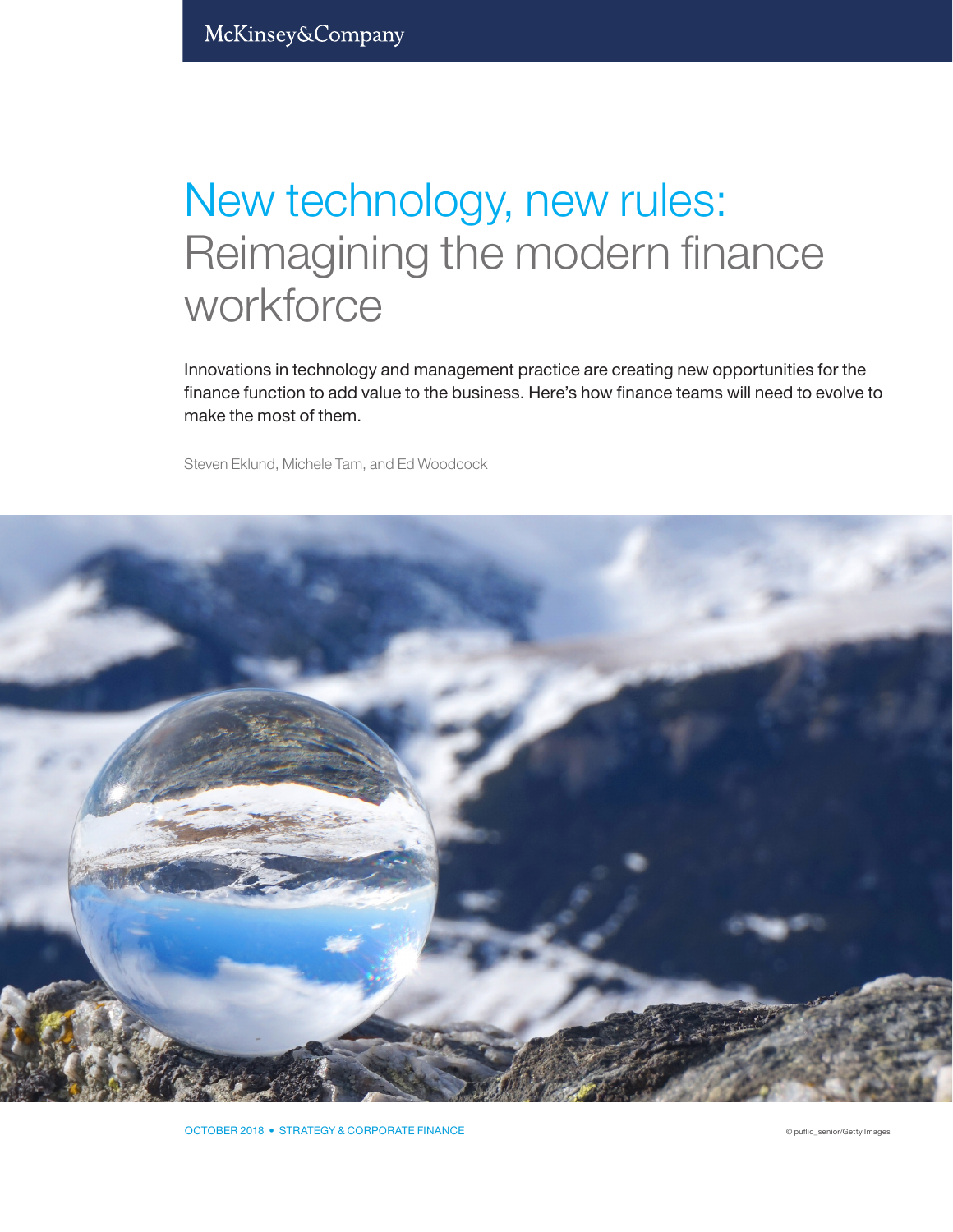CFOs and their teams are increasingly expected to counsel business units on innovative approaches for creating value. They are also being asked to use sophisticated analytics to measure and manage organizational performance, so they can better support complex decisions and create more accountability across the company.

But in a recent McKinsey survey (whose results are slated for publication later this year), only 13 percent of the CFOs and other senior business executives polled said their finance organizations are using automation technologies like robotic process automation and artificial intelligence. The survey also indicates that 64 percent of CFOs have digitized less than a quarter of the finance function in the past 12 months. What's more, when asked how much return on investment the finance organization has generated from digitization and automation in the past 12 months, only 5 percent said it was a substantial return; the more common response was "modest" or "minimal" returns.1

Why the limited progress? CFOs most often attribute it to not having a clear understanding of all the digitization opportunities in front of them. But the persistence of organizational silos and a lack of digital skill sets within the finance organization are also commonly cited as major impediments. A well-run automation program alone is not sufficient to bridge these gaps.

To keep pace with changing expectations and opportunities in a digital world, finance professionals need to make two core shifts. First, they need to replace traditional finance-function operating models with more flexible ones that deploy the most critical resources to the biggest business challenges. Second, within the finance function, they need to build new leadership and talentmanagement capabilities.

Once they make these shifts, finance organizations can better use the time freed up by automation and other digital technologies to generate meaningful insights that can boost the business's financial performance. (See sidebar, "A day in the life of a finance organization, 2022," for a look at how finance groups could work more efficiently and generate more value for the business in future.)

# A day in the life of a finance organization, 2022

With an earnings call happening in less than a week, Sally Rogers, the CFO of American Technology Company (ATC), needs to prepare a response to a competitive threat to the company's industrialequipment business. There's a new entrant into a segment that includes ATC's single most profitable line. Sally knows investors expect an answer, but before ATC's executive team can lay out a plan, they need to understand the implications of various counteractions. She asks her corporate-finance team to do some analyses.

Discussions are led by the finance value leader for the industrial-equipment business, a new finance role responsible for driving ATC's financial performance in the category. Two problem solvers generalists with broad experience in revenue reporting and analytics work—have been pulled from lower-priority initiatives to provide analytical horsepower and get answers quickly. Also on the team is a data specialist—a contractor, who will help the team access and structure the data.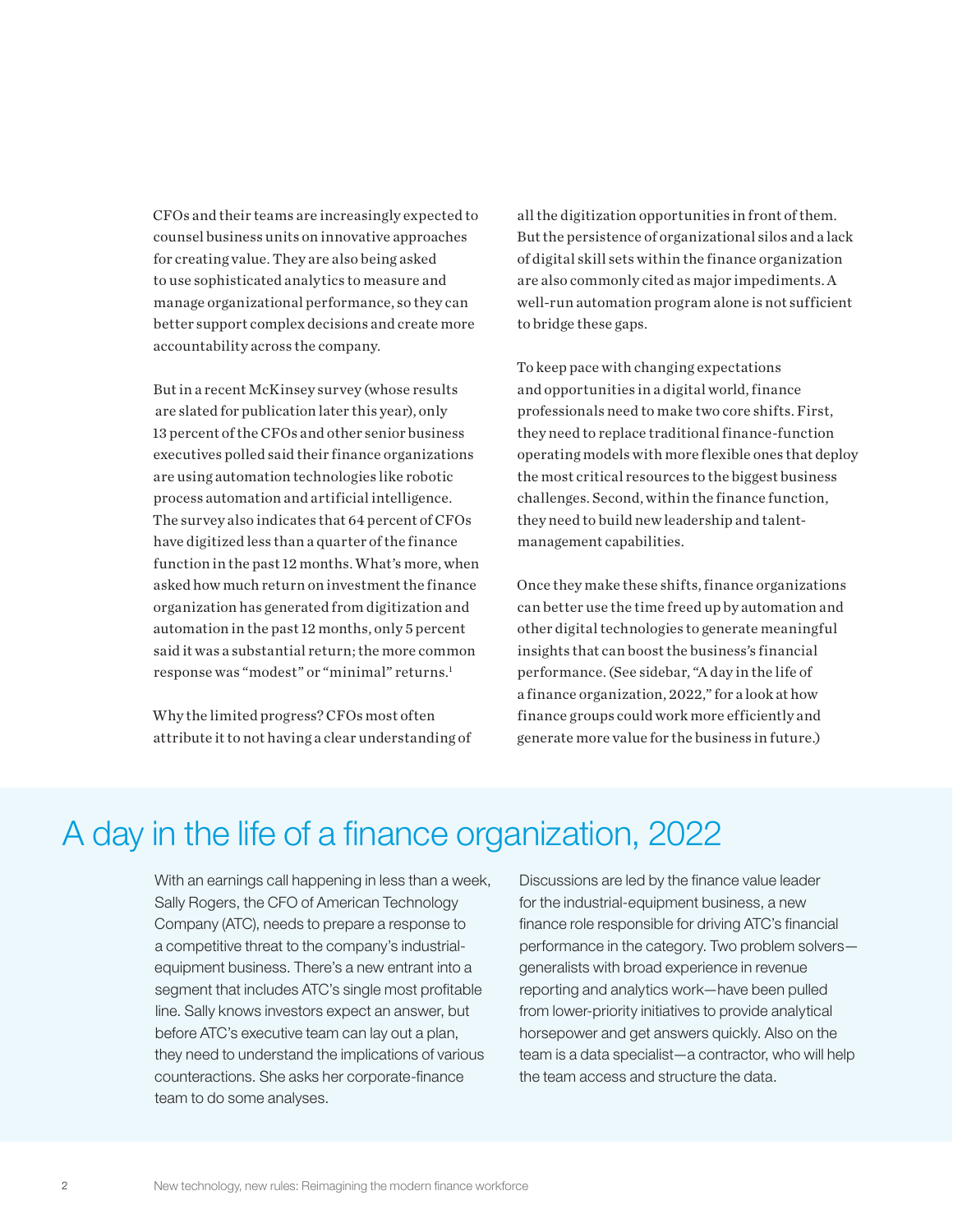The specialist pulls several types of business information from ATC's systems, including financial data, customer-relationship figures, and external macroeconomic reporting such as the Purchasing Managers Index. He helps the problem solvers use an existing machine-learning algorithm to analyze trends in how customers have historically responded to previous competitor actions. These insights help the problem solvers assess the effects of a new entrant, both on ATC's overall market share and on shareof-wallet for specific customers. Under the finance value leader's direction, the team digs into the data to rapidly identify the most vulnerable accounts and the potential revenue and profitability impact of different pricing and product-launch scenarios.

The finance value leader schedules and facilitates a cross-functional problem-solving session with the head of ATC's industrial-equipment commercial team, together with marketing and sales leaders and representatives from supply chain and manufacturing. After examining the data and possible responses, they align on three scenarios: taking no specific action, cutting prices immediately in three product lines, and holding prices steady while speeding investment so that a new product hits the market three months earlier than originally planned. With input from the group, the finance value leader prioritizes the variables that require further testing for each scenario and identifies contacts in the business who can validate the team's assumptions.

While the two problem solvers reach out to the identified contacts in market and aftermarket sales and R&D, the data specialist creates dynamic models for each scenario. Aided by automation, datamanagement, and business-intelligence tools, he builds and tests each model in a matter of hours. By the time the problem solvers are armed with responses from R&D and sales, they can update the models and incorporate the financial implications of each scenario into the latest 18-month financial forecast.

Within 24 hours from the initial request, the team shares the results with Sally in ATC's online, mobileready forecasting tool, which generates graphics and other visuals demonstrating the effect any new competition will have on forecasts.

Sally has the information she needs and shares the potential responses with ATC's executive team, far ahead of the earnings call. As they raise concerns and questions, Sally tweaks the models in real time to display updated projections from each scenario. After some debate, ATC's leadership decides on an accelerated product launch. The CFO asks the finance value leader to mobilize the commercial organization to implement and monitor the decidedupon actions. He will also work with the investorrelations group to prepare a press release that will allow ATC to tell its own story about emerging changes in the marketplace.

## Shift 1: Adopt an agile operating model

Many companies still follow a traditional operating model in which dedicated finance professionals support specific areas of the business, with a focus on management reporting, budgeting and planning, and ad hoc analysis. Coverage for those business

units may be guaranteed, but finance staff deployed in this way rarely have time to step away from their unit-specific tasks and help shape financial strategy for the business overall.

Moreover, this structure often keeps the finance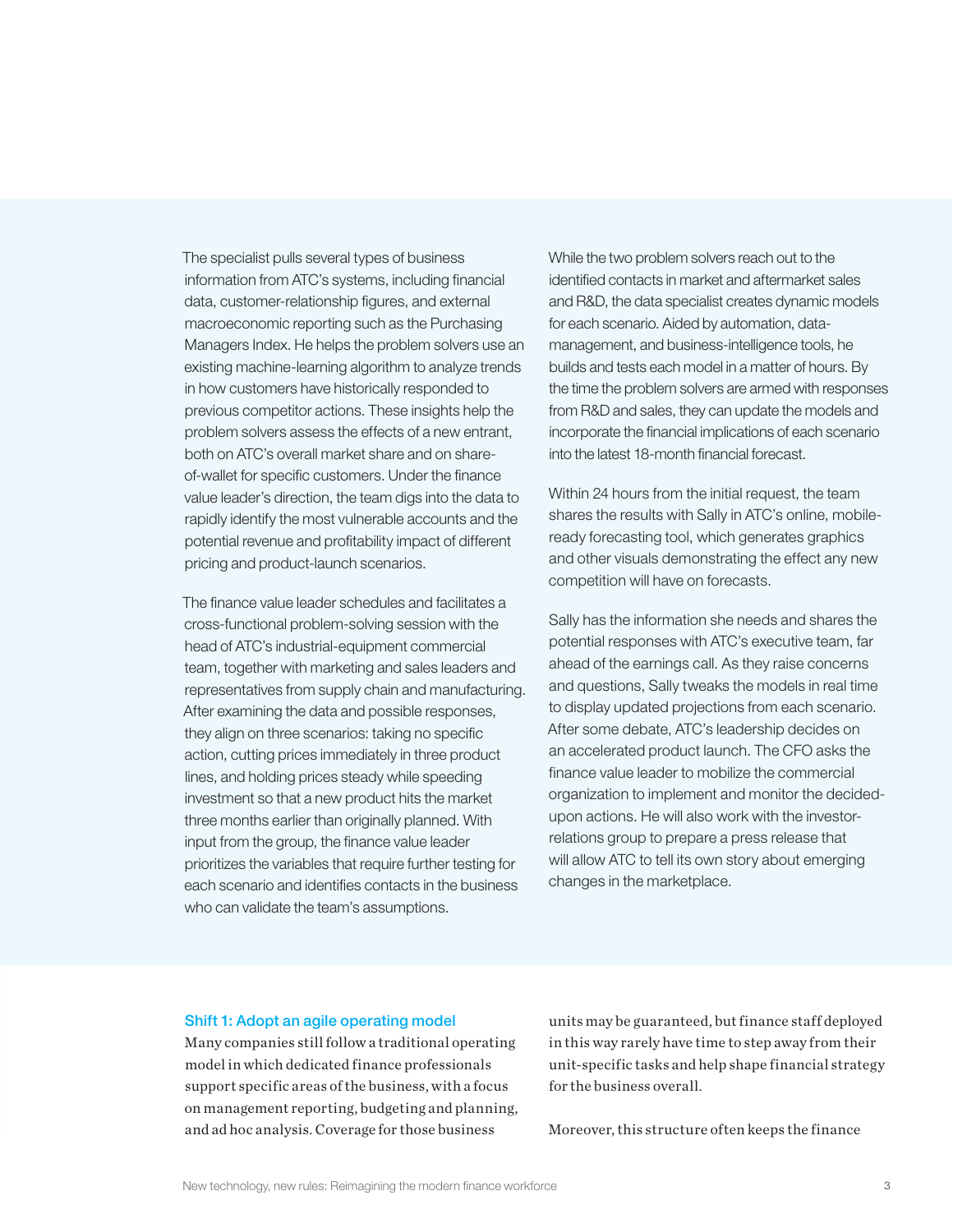organization from responding quickly when market forces require the business to change—as happens all the time. What finance organizations instead need is an agile operating model that encourages finance staffers to pivot to the business's most pressing issues. Deep business knowledge would still command a premium, but finance staffers would also be able to serve as knowledge integrators sharing information from multiple sources inside and outside the finance function.

Very few companies follow this model currently, while others have just started to roll out various components. Nevertheless, based on our experiences and observations, here is what a fully agile finance organization would look like:

- *It would be focused intensely on stakeholders* (customers, partners, and competitors), which would allow it to sense and quickly respond to changes in the financial environment.
- *It would comprise a flat network of teams* rather than a traditional hierarchy. Finance work would be clearly divided into two types: first, transactional tasks handled by a small cadre of individuals using standard, streamlined, repeatable processes; and second, higher-level strategic tasks managed by staffers drawn from one or more "communities of interest," with formal and informal links among community members. The communities of interest would serve as home base for finance staffers who are rotating in and out of small teams that are tasked to high-priority finance projects.
- *It would convene small, focused project teams*  made up of staffers with cross-functional skills who are dedicated to a single project at a time, with full accountability for a clearly defined scope. Nontransactional project work would be conducted in rapid cycles, or sprints, in agiledevelopment terminology. Sprints make it easier

for organizations to adjust budgets and action plans in the wake of changing business conditions.

 *It would foster an entrepreneurial mind-set* in its members, asking finance leaders to act as coaches who empower employees to stretch their skills and serve as proactive counselors to the business units.

Clearly, to succeed with this type of network-based organization, finance organizations would need to distinguish among the following four groups of staffers (Exhibit 1).

- *The core.* A small team of finance professionals would be responsible for most of the accounting and bookkeeping activities, as well as transactional processes such as invoice-topay and revenue management. Many of these activities would be automated and standardized, hence the small headcount.
- *The problem solvers.* A second, larger group would comprise finance professionals who could be assigned on short notice across the business to projects addressing specific financial challenges. Moving in and out of project teams would give these problem solvers a broad appreciation of the business, with opportunities to develop a wide range of finance and business-advisory skills.

Senior finance leaders would need to closely track where these problem solvers spend their time, so that they focus on the most important questions and the parts of the business. A range of time-tracking and workflow management tools can help senior leaders align resources to strategic priorities, reassign analysts quickly, and manage staffers' workloads.

A North American telecommunications provider, for instance, used a simple work-intake tool and triage process to smooth workflow among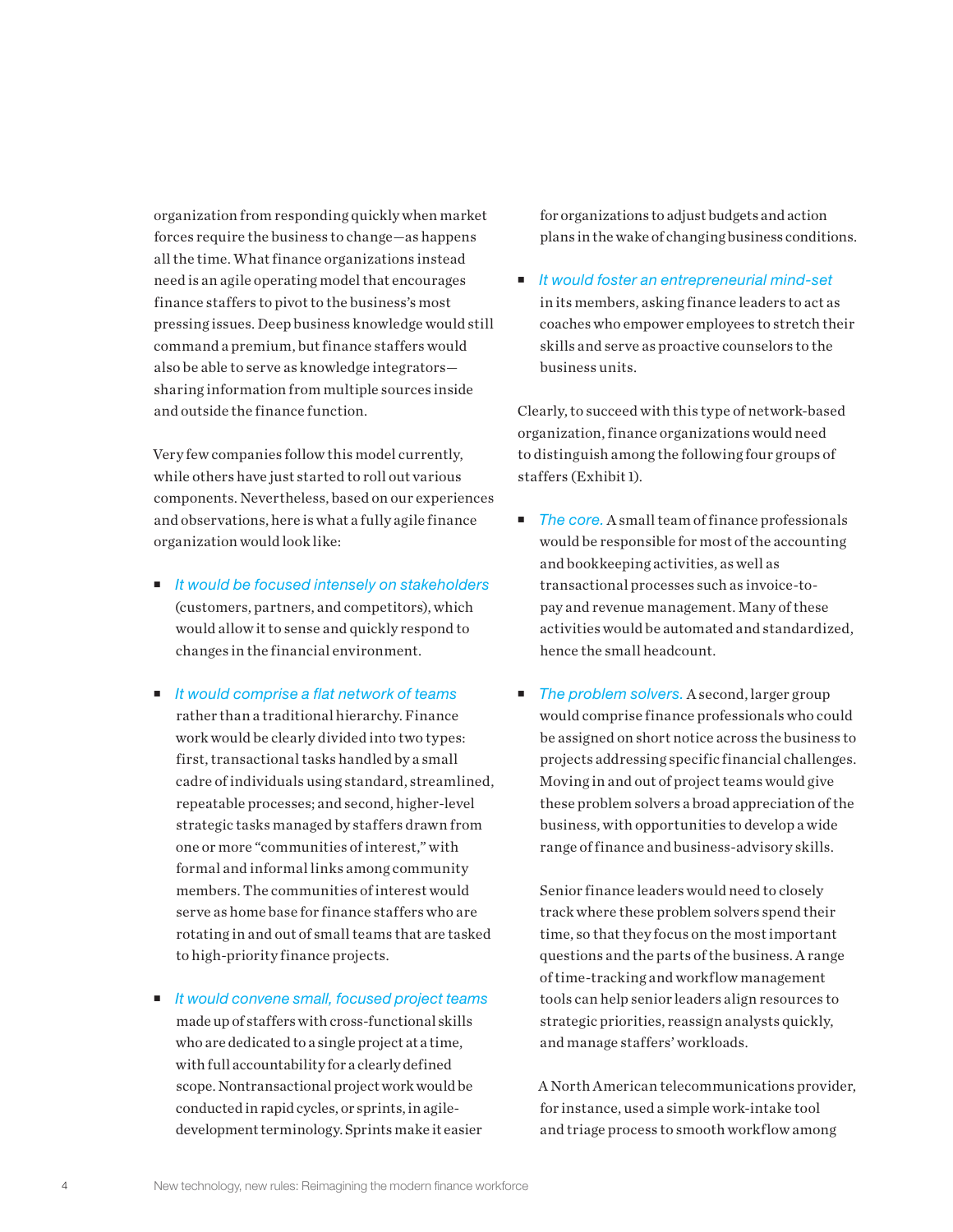



<sup>1</sup> Center of excellence. Source: McKinsey analysis

> a 70-person financial-reporting and analytics group. Short, daily alignment meetings, backed by new standard operating procedures, helped prioritize requests and make assignments reducing rework while balancing staffers' workloads. Eventually, the finance group also

introduced time-tracking mechanisms and customer-feedback metrics, which aided in refining coaching efforts and workflow processes.

■ *The specialists.* A third group of finance professionals with deep technical and analytical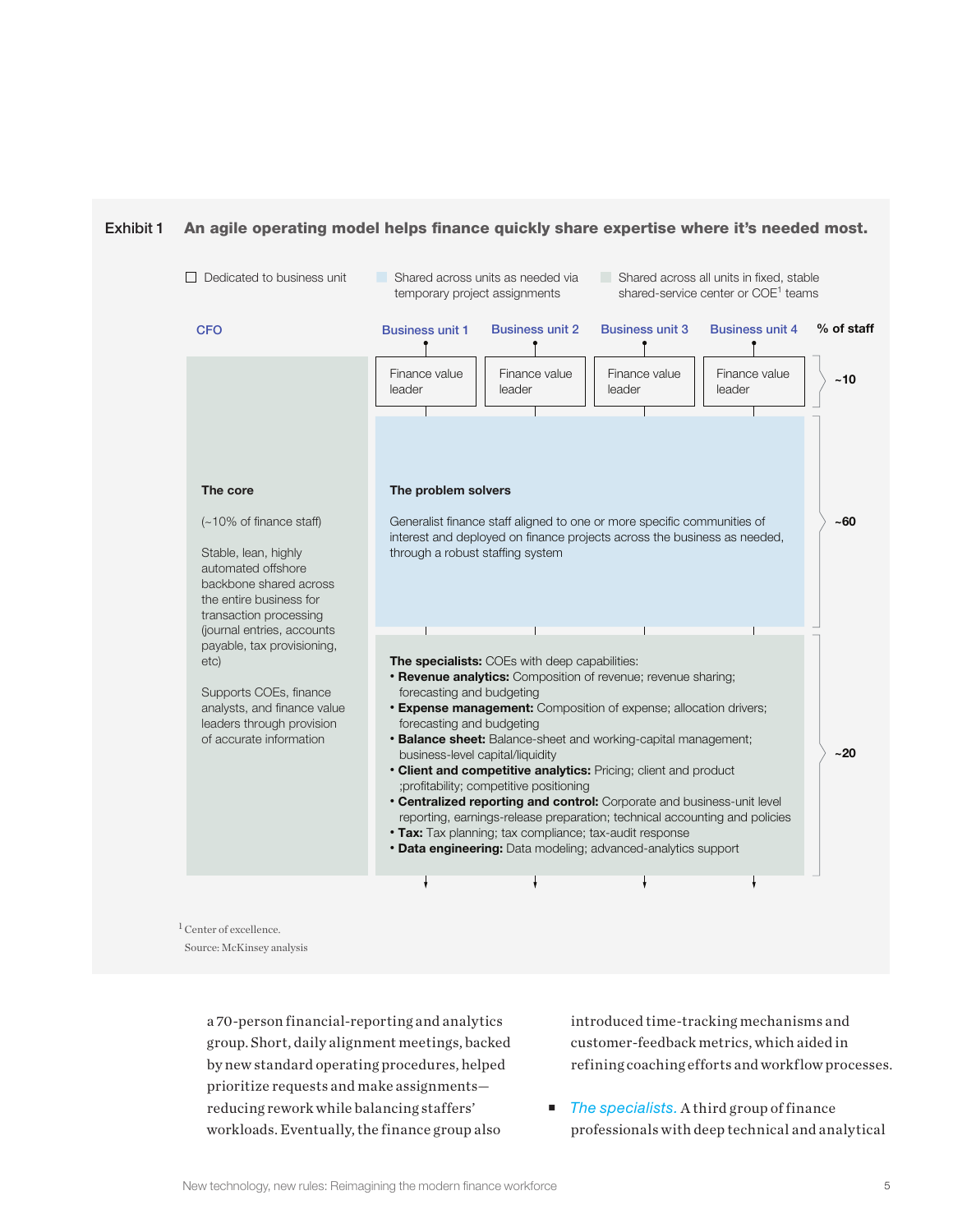skills would be organized into centers of excellence (COEs). Each COE would focus on a particular aspect of financial performance for instance, customer and revenue analytics, liquidity, tax planning, or working-capital management.

COE specialists would develop distinctive sets of analytical and technical skills for leading insightful analyses in specific domains, such as top-line growth, tax management, or operatingexpense control. At one technology company, for instance, overall financial-forecasting accuracy was less than 60 percent, in part because of unreliable customer-attrition data. To understand what drove attrition, the company set up a global COE whose staff of finance professionals continually monitored data such as relational and transactional customersatisfaction scores, pricing changes, and related factors. This dedicated effort strengthened the finance organization's ability to predict attrition, allowing it to respond before indicators dipped into a designated red zone.

■ *The value leaders*. The fourth group of professionals would be the highly skilled finance value leaders, who would have free range to tackle the most pressing business opportunities and challenges across the company. Typically making up no more than 10 percent of the total finance staff, these leaders would demonstrate distinctive capabilities in problem solving, collaboration, financial and business acumen, and technical and data analytics. To help shape the economic agenda of a business unit, the value leaders would serve as integrators, collecting and analyzing insights from the core team, the problem solvers, and the specialists, then developing action plans for improving the unit's financial health. The value leader could help identify the business variables that problem solvers should be modeling, for instance, or he or she could work

with a specialist and a business-unit head to discuss the implications of a team's analysis.

# Shift 2: Build finance capabilities for the digital age

Despite the lag in digitizing finance processes, trends are pointing toward the inevitable: 40 percent of finance activities (such as cash disbursement, revenue management, and general accounting) can be fully automated, and another 17 percent can be mostly automated.<sup>2</sup> The capabilities required to be a highly effective finance professional are changing. Traditional quantitative competencies will always matter, of course, but we believe finance professionals will also need to raise their game in the following qualitative areas as well:

- *Shaping the economic value-creation agenda.* At the macro level, finance professionals will need a deep understanding of strategic principles and how the organization creates returns for shareholders. Examples include knowing where the company falls on the industry power curve or being able to predict the conduct and performance of competitors.
- *Overseeing financial performance and organizational health.* At a micro level, finance professionals must lead the case for change, identifying specific levers to be pulled and actions to be taken. They must gain the trust required to influence their peers in making difficult decisions to help improve financial performance—and then drive accountability to ensure those actions are implemented.
- *Managing stakeholders and processes outside of a formal hierarchy.* The finance function's role no longer entails simply reporting facts with cursory recommendations. They will need to know how to interpret and present data accurately and persuasively—and then coach others, both inside and outside the finance function, on using digital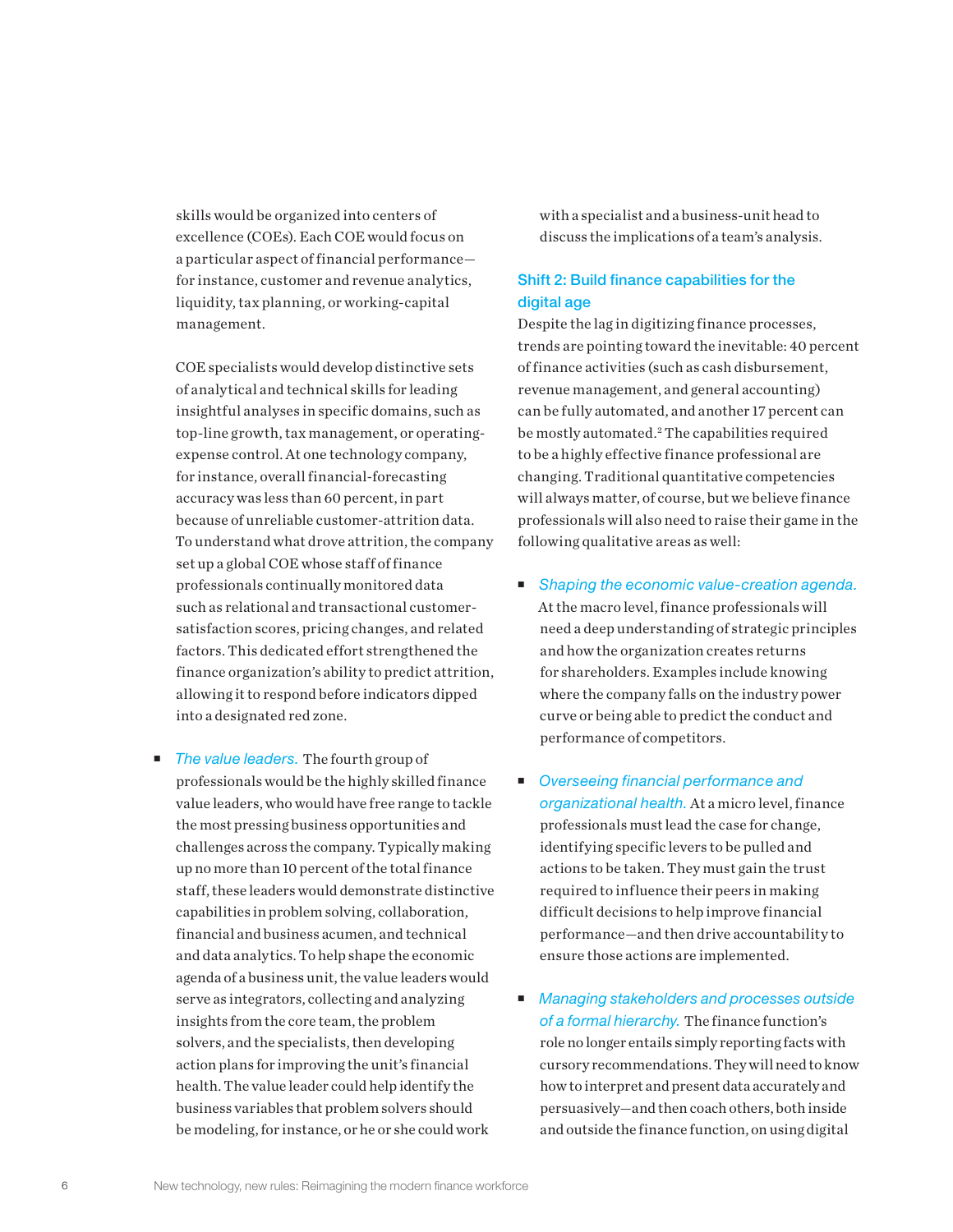tools and data effectively. Finance managers in a European metals group, for instance, served as central translators of the insights generated by the company's advanced-analytics team and data scientists. They translated the data insights into specific actions that general managers could take on pricing, production-volume forecasts, factory utilization, and overhead absorption. Because of the finance managers' role as independent arbiters, their recommendations persuaded the general managers to implement changes that raised their plants' overall profitability.

These aren't new skills, but in our experience, finance organizations struggle to cultivate them because of executives' competing priorities. In our forthcoming 2018 survey, fewer than half of the CFOs polled reported having the time and focus to develop new finance capabilities.

Finance organizations will therefore need dedicated processes for defining, measuring, and assessing Finance leaders themselves show individuals' functional and leadership skills in digital environments, with formal and informal development pathways (Exhibit 2).

At a minimum, they will need a well-defined skills matrix that outlines what the "gold standard" looks like, so that employees can have transparent conversations with managers about the skills they need to develop. In leading organizations, these conversations occur regularly, often layered into standard performance reviews. As the agile operating model takes hold, these matrices must be regularly revisited to incorporate updated expectations and skills requirements.

Relevant formal and informal training opportunities are also essential. At some companies, an internal finance academy uses classroom, online, and expertcoaching methods to help finance staff build new capabilities. Others, recognizing the breadth and depth of skill that can be developed through job rotations, let managers switch into other roles, such as supporting different parts of the business or even moving out of finance roles entirely.

Finance leaders themselves should "walk the talk" by role modeling these changes, sharing examples when new skills are well demonstrated and recognizing and rewarding managers for

# Exhibit 2 Organizations can develop digital-finance capabilities through formal and informal pathways.

## Skills clearly defined and assessed regularly

- A skills/competency matrix defining basic, intermediate, and advanced skill demonstration
- Objective, calibrated, and transparent skills-assessment processes for all employees
- Regular discussions between employees and managers on skilldevelopment goals and progress since last check

Source: McKinsey analysis

#### Formal avenues for skill development

- Internal or external finance academies for all skill sets—with online, in-person, and coaching-based options included
- Portion of formal promotion criteria tied to skill development (eg, attain intermediate skills A, B, and C to move from team leader to manager)
- Job rotations to develop breadth and depth of skill

#### Informal support for skill development

- Target for minimum % of financeleadership team to be promoted from within
- Rewards and recognition for managers who foster skill development through coaching of team members
- Role modeling by leaders and regular "example sharing" of best practices